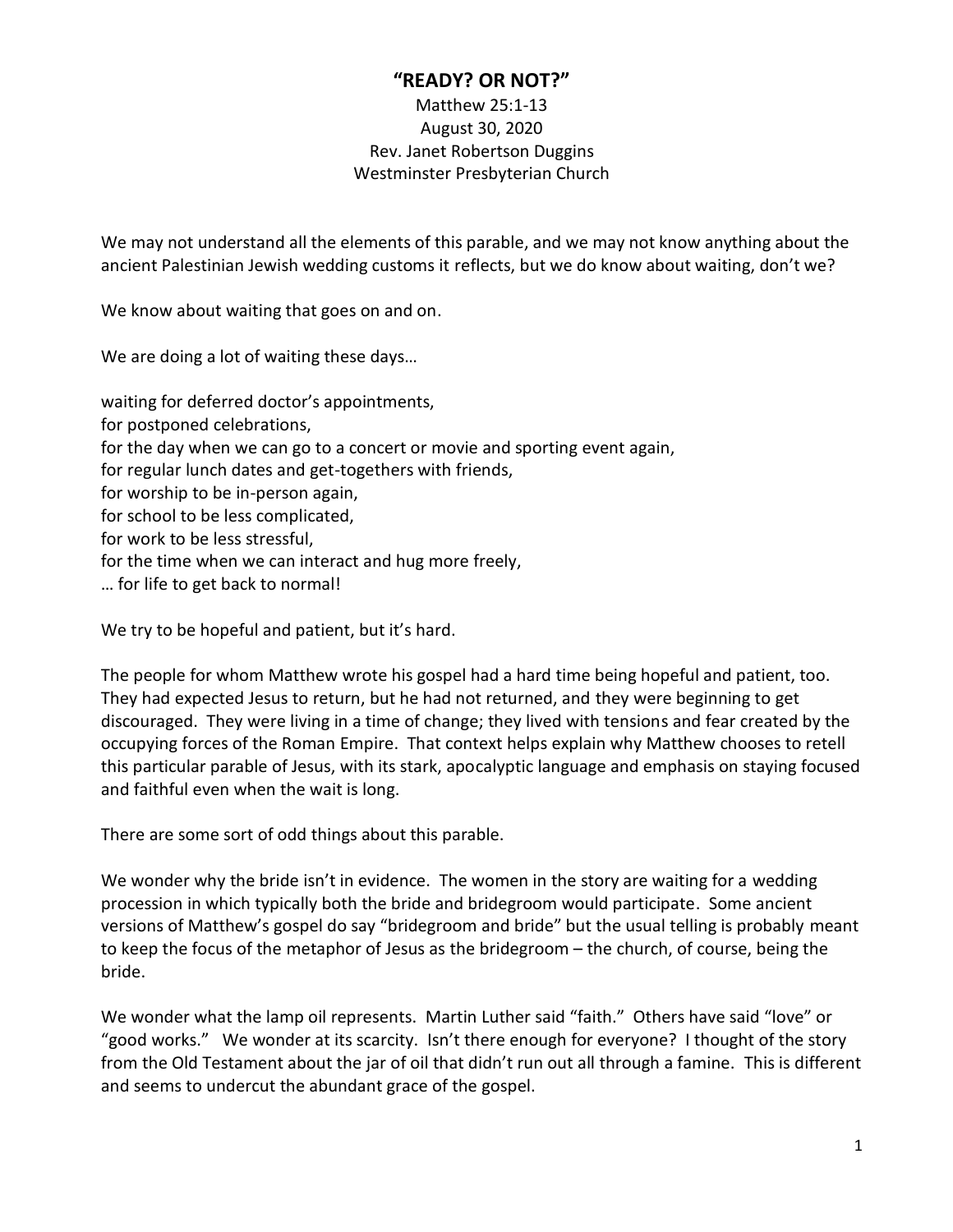And we wonder why the five women with oil for their lamps are not willing to share. Why can't you share faith? The harshness of their refusal seems awfully self-protective in light of Jesus' example of self-sacrifice and what he says to his disciples about "taking up the cross."

We probably shouldn't make too much of those dissonances. Like most parables, this story isn't meant to be a neatly defined allegory as much as to press home its most important point. Like all Jesus' parables, it's about the kingdom of God. In particular, it's about remaining faithful, staying hopeful, being prepared to participate in welcoming the bridegroom… or as Jesus puts it: the kingdom of God.

This is one of the parables sometimes referred to as parables of judgement. The scenario is not very nuanced. It says, "this is serious." It's meant to convey a sense of urgency about responding to Jesus' call. Its main question to everyone who hears it is, "are you ready?"

The question is not, I think, the clichéd "are you ready to meet your maker?" or as you might have heard it, "if you died tonight would you go to heaven?" That is a very individualistic interpretation, and both Jesus' ministry and Matthew's gospel address community contexts.

And in fact, the whole notion of the kingdom of heaven suggests a community… as does the group of waiting but not-all-prepared bridesmaids.

Jesus wants those who follow him to reckon with the questions of their readiness to welcome the reign of God not just at some future time and not just "in their hearts," but now, and in the way they live their lives.

Now, longing for an end to this long, drawn-out pandemic time with all its annoyances and hardship, losses, fears, and uncertainty isn't the same thing as looking for the kingdom of God, no matter how wonderful we think it'll be when this is all over. "Back to normal" isn't the equivalent of the kingdom of God.

But the kingdom of God is near. Jesus says this repeatedly, the gospels tell us. His kingdom parables try to help us see it. These stories are meant to get us to look at our lives and consider where our ultimate commitment lies. And there's no better time for doing that than a hard time. The judgement parables have a special resonance in a time like this.

So the question this parable asks feels relevant: We want the waiting to be over. We want life to be the way it's supposed to be. We feel like it's time. But are we ready?

Have we learned anything?

We want to "get back to our lives," but have we learned to appreciate those lives? The opportunities we have? The gifts we have been given? The web of relationships that connect us? How fragile it all is?

Are we ready to live with more awareness of God's presence and of the world's beauty and the world's pain? To let our hearts be more open to both joy and sorrow?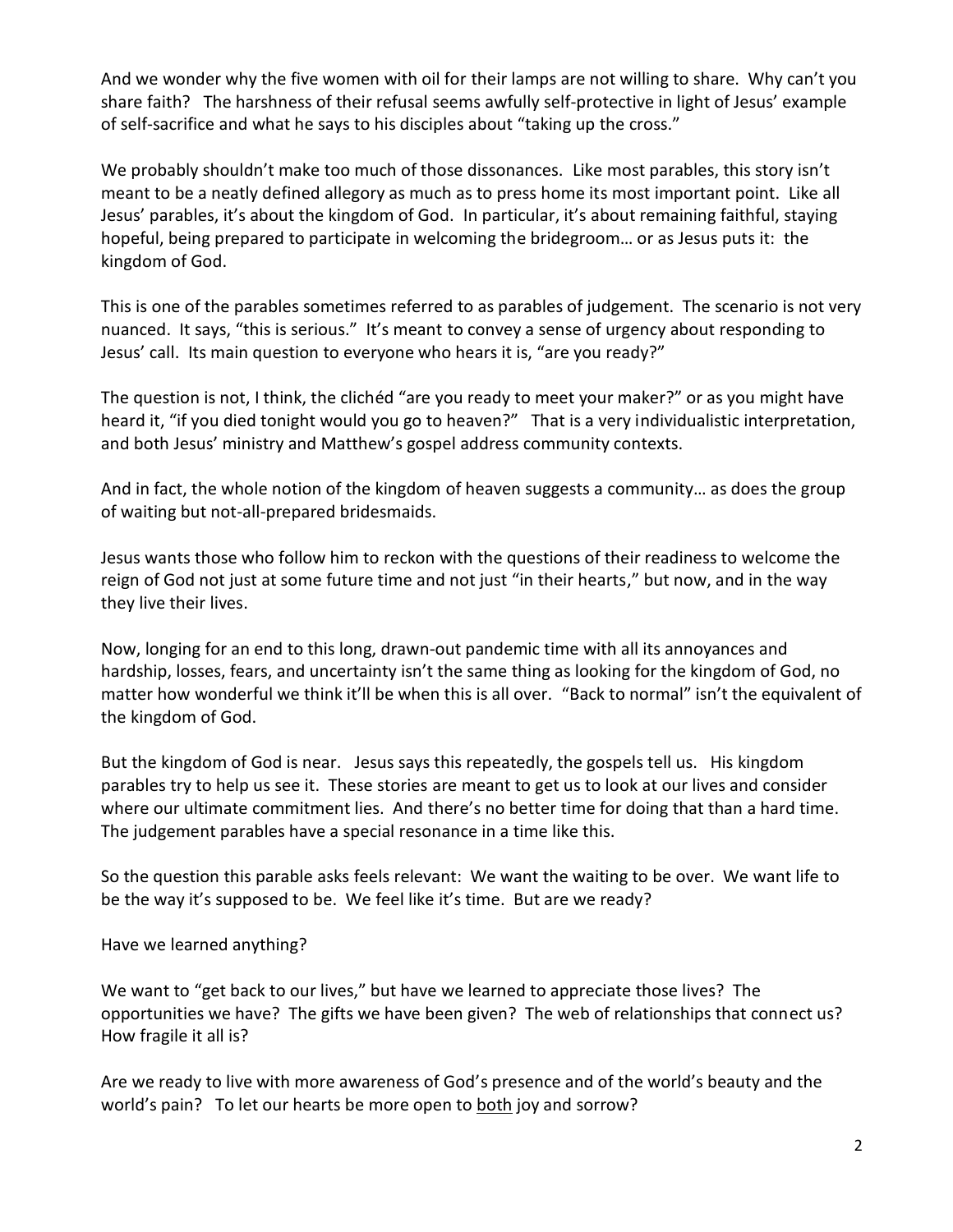We want to "get back to normal," but are we ready to take a good hard look at what we have considered "normal"? Do we have the guts to ask if it really reflects the values of the kingdom of heaven? Are we ready to make some changes in our priorities? Shift our understanding of what "normal" should look like? Maybe let go of some baggage – things, and ideas, and ways of spending our time and energy that neither feed our souls nor contribute to the common good? Are we ready to decide what we really value?

Are we ready to make some sacrifices of money or time or privilege or cherished assumptions for the sake of others whose needs have become more apparent to us during these months? Are we willing to pay a little more at the check-out or at tax time so that people we've begun to call "necessary workers" can be better paid? Are we ready to listen to the pain and fear and frustration of the marginalized? Are we ready to see the lonely senior, the frazzled parents, the angry teenager, the addict, the people in line at the food pantry as folks we have responsibility for? Has this time helped us to find more courage for speaking out about problems we've tried to deny? To use the language of the gospel, are we ready to take up the cross?

Are we as a church ready for the ways our ministry is likely to be different in the future? Because, you know, having entered the world of live-streaming and zoom meetings, having come up with different ways to do some of the things we always do, simplified other things and let go of a few things… there's probably no going back to exactly the way we did things before. And why would we think Jesus would call us to do that anyway? The kingdom of God is bigger than "the way we've always done it." The life of God's people is an ever-changing journey. You know, Jesus says, "follow me," not "stay there." Unsettling, yes. But exciting, too. Are we ready to be, not the church we want to be, but the church God will call us to be?

We've missed being together, missed coffee hours and passing the peace and singing and sharing prayer concerns. But are we ready to really come together, to build stronger and deeper relationships? "Can the church be a community where we can help one another through the long days and nights of waiting, where we can ask one another, 'what do you need to keep going?'?" (Lundblad, p.259) Are we ready not just to be in the church building together but to be *in community* together, and to not just be community together but to be *in* the community together?

These are all, really, kingdom questions. Because they are about our commitments, and about what vision is going to light our path. And if we aren't going to ask them now, when would we ask them? What better time could there be?

Kingdom faith is about finding "courage to live as if the kingdom has already [fully] arrived." Kingdom faith is faith for time like this; it is, one writer says, "a well of resources on which to draw in the midst of life's deepest troubles." (McClellan, p. 256

We are waiting, and we are in the dark, really, about what the future holds. But "waiting is an act of faith." (McClellan, p. 254) It may be hard, but our waiting still holds the hope that a new day will come. And we have this well of faith to draw upon as we think about the future, these resources of grace and hope and kingdom values to help us be prepared for whatever the future holds … to be ready for whatever Christ may ask of us … to keep the light of faith burning even when it's hard.